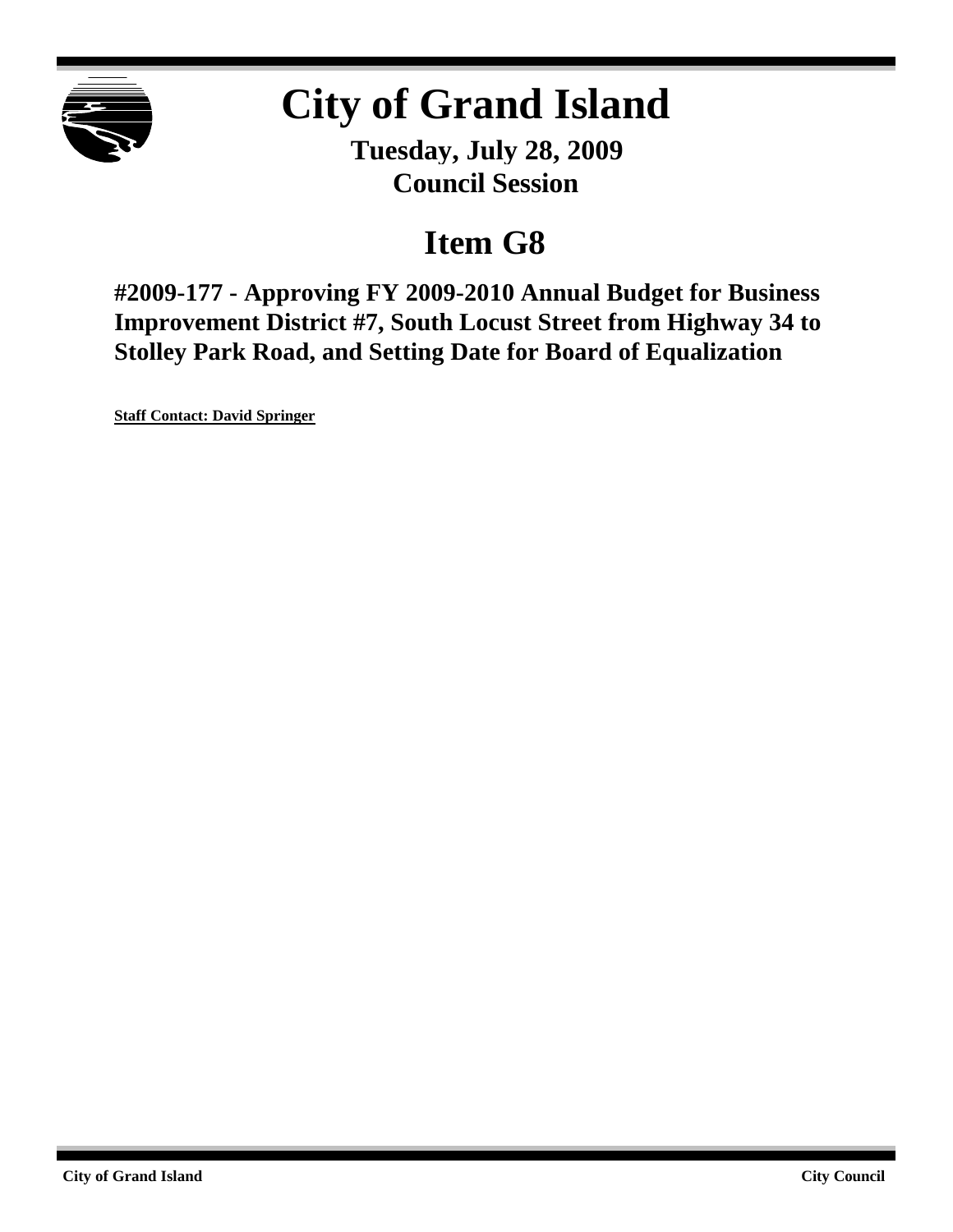# **Council Agenda Memo**

| From:           | Dave Springer, Finance Director                                                                                                                                                          |  |  |  |
|-----------------|------------------------------------------------------------------------------------------------------------------------------------------------------------------------------------------|--|--|--|
| <b>Meeting:</b> | July 28, 2009                                                                                                                                                                            |  |  |  |
| Subject:        | Approving FY 2009-2010 Annual Budget for Business<br>Improvement District #7, South Locust Street from<br>Stolley Park Road to Highway 34, and setting Date for<br>Board of Equalization |  |  |  |
| Item $#$ 's:    | $G-8$                                                                                                                                                                                    |  |  |  |
| $Presenter(s):$ | Dave Springer, Finance Director                                                                                                                                                          |  |  |  |

### **Background**

On September 9, 2008, the City Council adopted Ordinance #9187 creating Business Improvement District (BID) #7, South Locust Street from Stolley Park Road to Highway 34. The creating ordinance establishes the purpose of the District, describes the boundaries, and establishe s that real property in the area would be subject to a special assessment to support the purposes of the District. The creating Ordinance requires that a proposed budget for the District be approved by the BID Board and forwarded to the City Council for consideration. On June 11, 2009, the BIB #7 Board met and approved the 2009-2010 Budget which provides for special assessments in the amount of \$4.75 per front footage for a total of \$46,617 for the 9,814 front footage.

### **Discussion**

The majority of the proposed budget of \$47,000 is to be used for the maintenance of frontage areas along the South Locust Street portion of their district The appropriations for 2009-2010 also include a City fee of \$875 for accounting services. A copy of the proposed 2009-2010 budget is attached for review.

### **Alternatives**

It appears that the Council has the following alternatives concerning the issue at hand. The Council may:

- 1. Approve the 2009-2010 Budget for BID #7 and set the date for the Board of Equalization.
- 2. Modify the budget and/or reschedule the Board of Equalization.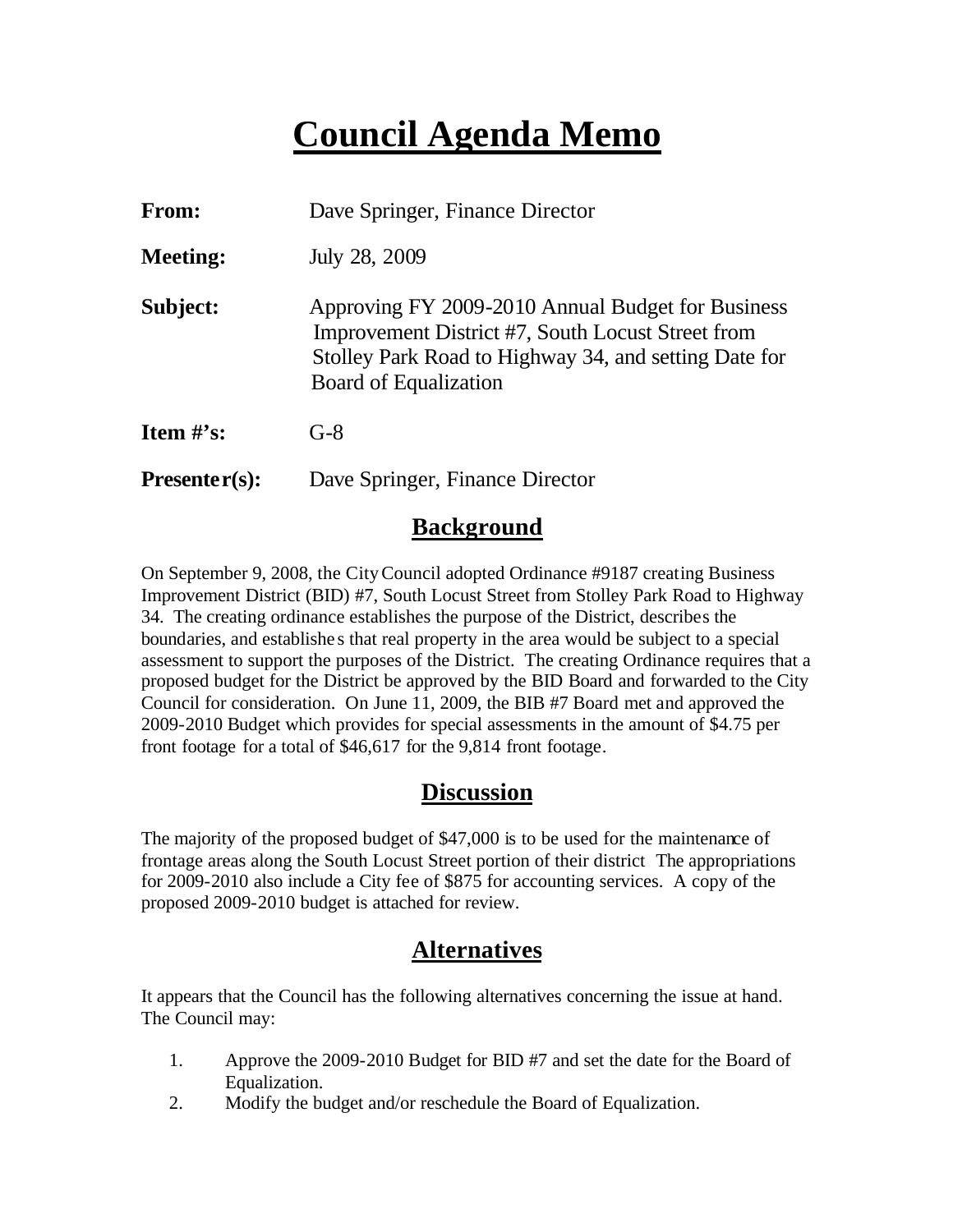### **Recommendation**

City Administration recommends that the Council approve the 2009-2010 Budget for BID #7 and set the date of September 8, 2009 for the Board of Equalization. Notice of the Hearing and proposed assessments will be published according to State Statutes.

## **Sample Motion**

Approve the 2008-2009 Budget for BID #7 and set the date of September 8, 2009 for the Board of Equalization.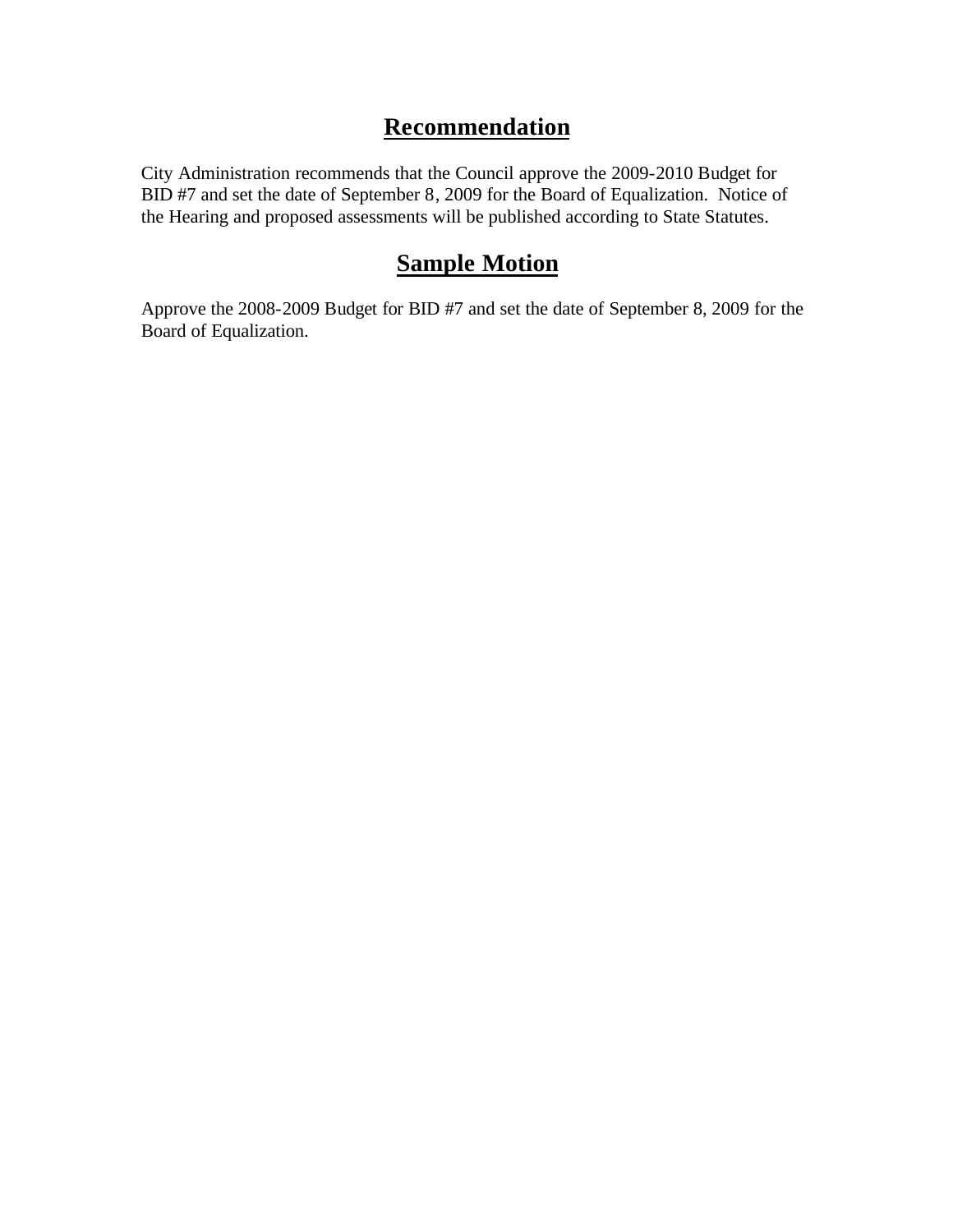#### **BUSINESS IMPROVEMENT BOARD #7 STOLLEY PARK ROAD TO HWY 34 FY 2009-2010 AND FIVE YEAR BUDGET** (Old BID #3)

|                                    | 2008<br><b>Actual</b> | 2009<br><b>Budget</b> | 2009<br>Projected | 2010<br><b>Budget</b> | 2011<br><b>Budget</b> | 2012<br><b>Budget</b> | 2013<br><b>Budget</b> | 5 Year<br><b>Total</b> |
|------------------------------------|-----------------------|-----------------------|-------------------|-----------------------|-----------------------|-----------------------|-----------------------|------------------------|
| <b>Front Footage</b>               | 9,945                 | 9,665                 | 9,665             | 9,814                 | 9,814                 | 9,814                 | 9,814                 |                        |
|                                    | \$4.25                | \$4.66                | \$4.43            | \$4.75                | \$5.09                | \$5.30                | \$5.60                | \$5.10 Ave             |
| <b>REVENUE</b>                     |                       |                       |                   |                       |                       |                       |                       |                        |
| Account                            |                       |                       |                   |                       |                       |                       |                       |                        |
| 74140 Special Asessments           | 40,453                | 45,000                | 42,862            | 46,617                | 50,000                | 52,000                | 55,000                | 246,479                |
| 74787 Interest Revenue             | $\boldsymbol{0}$      | $\boldsymbol{0}$      | 50                |                       |                       |                       |                       |                        |
| 74795 Other Revenue                | 9                     | $\boldsymbol{0}$      | 93                | $\boldsymbol{0}$      | $\boldsymbol{0}$      | $\boldsymbol{0}$      | $\boldsymbol{0}$      | 93                     |
| <b>TOTAL REVENUE</b>               | 40,462                | 45,000                | 43,005            | 46,617                | 50,000                | 52,000                | 55,000                | 291,622                |
| <b>APPROPRIATIONS</b>              |                       |                       |                   |                       |                       |                       |                       |                        |
| Account                            |                       |                       |                   |                       |                       |                       |                       |                        |
| 85213 Contract Services            | 26,147                | 23,100                | 24,000            | 29,100                | 25,150                | 26,253                | 27,410                | 155,013                |
| 85245 Printing & Binding Services  | 90                    | $\mathbf{0}$          | 74                | $\mathbf{0}$          | $\mathbf{0}$          | $\overline{0}$        | $\overline{0}$        | 74                     |
| 85249 Snow & Ice Removal           | 988                   | 2,000                 | 1,138             | 2,000                 | 2,000                 | 2,000                 | 2,000                 | 11,138                 |
| 85290 Other Professional & Tech.   |                       |                       |                   |                       |                       |                       |                       | $\theta$               |
| 85305 Utility Services             | 4,153                 | 6,000                 | 5,500             | 6,300                 | 6,615                 | 6,945                 | 7,295                 | 38,655                 |
| 85319 Repair & Maint - Land Improv | 916                   | 2,000                 | 3,500             | 2,000                 | 2,500                 | 2,500                 | 2,500                 | 15,000                 |
| 85325 Repair & Maint - M & E       |                       |                       |                   |                       |                       |                       |                       | $\overline{0}$         |
| 85390 Other Property Services      | $\boldsymbol{0}$      | $\mathbf{0}$          | $\boldsymbol{0}$  | $\mathbf{0}$          | $\boldsymbol{0}$      | $\mathbf{0}$          | $\boldsymbol{0}$      | $\overline{0}$         |
| 85413 Postage                      | 182                   | 250                   | 150               | 250                   | 250                   | 250                   | 250                   | 1,400                  |
| 85416 Advertising                  | $\boldsymbol{0}$      | $\boldsymbol{0}$      | $\boldsymbol{0}$  | $\boldsymbol{0}$      | 5,000                 | $\boldsymbol{0}$      | $\boldsymbol{0}$      | 5,000                  |
| 85419 Legal Notices                | 457                   | 750                   | 675               | 750                   | 750                   | 750                   | 750                   | 4,425                  |
| 85490 Other Expenditures           | $\boldsymbol{0}$      | 4,000                 | 12,903            | 3,000                 | 3,000                 | 4,100                 | 3,992                 | 30,995                 |
| 85505 Office Supplies              | $\boldsymbol{0}$      | 100                   | 20                | 100                   | 130                   | 145                   | 196                   | 691                    |
| 85560 Trees & Shrubs               | $\boldsymbol{0}$      | 5,000                 | 3,500             | 3,500                 | 5,000                 | 7,000                 | 7,000                 | 31,000                 |
| 85590 Other General Supplies       | $\boldsymbol{0}$      | $\boldsymbol{0}$      | $\boldsymbol{0}$  | $\boldsymbol{0}$      | $\boldsymbol{0}$      | $\overline{0}$        | $\boldsymbol{0}$      | $\boldsymbol{0}$       |
| 85608 Land Improvements            | $\overline{0}$        | 3,100                 | 3,100             | $\boldsymbol{0}$      | 1,500                 | 3,000                 | 3,000                 | 13,700                 |
| <b>TOTAL OPERATING EXPENSE</b>     | 32,933                | 46,300                | 54,560            | 47,000                | 51,895                | 52,943                | 54,393                | 307,091                |
| <b>ANNUAL EXCESS/(LOSS)</b>        | 7,529                 | (1,300)               | (11, 555)         | (384)                 | (1, 895)              | (943)                 | 607                   | (15, 470)              |
| <b>Beginning Cash Balance</b>      | 9,772                 | 17,301                | 17,301            | 5,746                 | 5,363                 | 3,468                 | 2,525                 |                        |
| Revenues                           | 40,462                | 45,000                | 43,005            | 46,617                | 50,000                | 52,000                | 55,000                |                        |
| Expenditures                       | 32,933                | 46,300                | 54,560            | 47,000                | 51,895                | 52,943                | 54,393                |                        |
| <b>Ending Cash Balance</b>         | 17,301                | 16,001                | 5,746             | 5,363                 | 3,468                 | 2,525                 | 3,132                 | $\bf{0}$               |